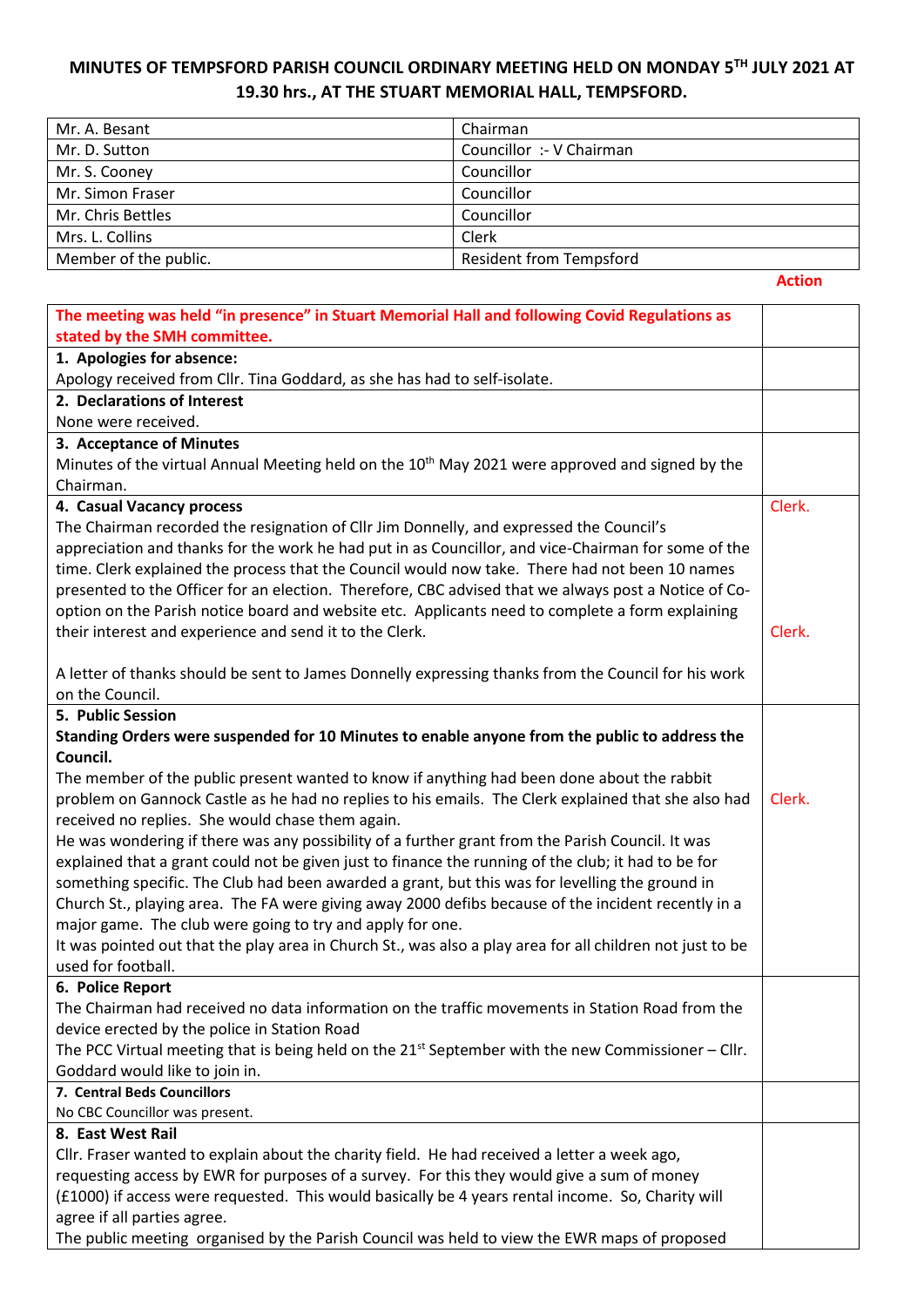|                                                                                                | routes, and it was a reasonable turnout. However, it does seem that CBC want it to follow the                   |          |              |  |
|------------------------------------------------------------------------------------------------|-----------------------------------------------------------------------------------------------------------------|----------|--------------|--|
| route that affects Tempsford, Roxton and Gt. Barford. This is mainly so they can build houses  |                                                                                                                 |          |              |  |
|                                                                                                | nearby. The villages could protest at CBC headquarters if anyone feels that they were willing to do             |          |              |  |
|                                                                                                | so. Our MP has also protested against the route CBC want and asked EWR to come and see what                     |          |              |  |
|                                                                                                | affect it would have on this area.                                                                              |          |              |  |
| 9. Planning                                                                                    |                                                                                                                 |          |              |  |
|                                                                                                | CB/21/02961/Full - Jasmine Cottage. Although the Councillors were not apposed to the side                       |          |              |  |
|                                                                                                | extension, they were not happy with raising the roof of the house - out of keeping with area.                   |          |              |  |
|                                                                                                | As Cllr. Donnelly was our Planning Councillor we need to find someone to take that position. Clerk              |          |              |  |
|                                                                                                | will ask JD if he has any notes on planning and reasons for objections.                                         |          |              |  |
| 10. Neighbourhood Plan                                                                         |                                                                                                                 |          |              |  |
| Report from NP Chairman read out by the Chairman. Another resident had sent an email to the NP |                                                                                                                 |          |              |  |
| Chairman, as residents are wondering what is happening regarding the NP, there seems to be no  |                                                                                                                 |          |              |  |
|                                                                                                | progress and residents are concerned.                                                                           |          |              |  |
| 11. Finance                                                                                    |                                                                                                                 |          |              |  |
|                                                                                                | Invoices for payment were presented to the Council: -                                                           |          |              |  |
| Payments to be approved by Council.                                                            |                                                                                                                 |          |              |  |
| 2.6.21                                                                                         | Jim Donnelly - Ionos web site Final invoice from JD                                                             | £44.52   |              |  |
| 1.7.21                                                                                         | Mark Zwetsloot - June                                                                                           | £1050.00 |              |  |
| 30.6.21                                                                                        | L.Collins, Clerk wages June / expense £5.10                                                                     | £228.08  |              |  |
| 5.7.21                                                                                         | <b>TM Tree Services</b>                                                                                         | £680.00  |              |  |
|                                                                                                | Bank Reconciliation's as at 30.6.21.                                                                            |          |              |  |
| Current account/Cash book                                                                      | 26703.99                                                                                                        |          |              |  |
| Savings account                                                                                | 15488.97                                                                                                        |          |              |  |
| Tempsford 2000                                                                                 | 1032.28                                                                                                         |          |              |  |
|                                                                                                | 43225.24                                                                                                        |          |              |  |
| <b>Neighbourhood Plan Less</b>                                                                 | £3275.05 ring fenced.                                                                                           |          |              |  |
| <b>Balance</b>                                                                                 | £39950.19                                                                                                       |          |              |  |
|                                                                                                |                                                                                                                 |          |              |  |
|                                                                                                |                                                                                                                 |          |              |  |
|                                                                                                | The Clerk has sent in a mandate to the bank to remove resigned Councillors' signatures and have Simon Fraser    |          |              |  |
|                                                                                                | to become an authorized signatory. It all takes time though!                                                    |          | Clerk/SF     |  |
|                                                                                                | Clerk and Cllr. Fraser will be meeting hopefully next week to discuss future budget and finance.                |          |              |  |
|                                                                                                | Cllr. Fraser attended a BATPC finance course and felt it was useful and was glad to report that we actually     |          |              |  |
|                                                                                                | doing what is advised (mostly!). Cllr Fraser suggested that the advice to carry out a financial risk assessment |          |              |  |
| would be a good process                                                                        |                                                                                                                 |          |              |  |
|                                                                                                | Cllr. Sutton also attended a new Councillor course.                                                             |          |              |  |
|                                                                                                |                                                                                                                 |          |              |  |
| 12. Playgrounds                                                                                |                                                                                                                 |          |              |  |
|                                                                                                | Gannock Castle - Pest control mentioned in No.5, but Cllr. Cooney also mentioned how high the                   |          |              |  |
|                                                                                                | grass was, and Cllr. Sutton mentioned that the moat was filling with water, which was really a                  |          |              |  |
| danger to children.                                                                            |                                                                                                                 |          |              |  |
|                                                                                                | Football problem - Church Street play area. The Clerk had arranged for a fencing company to meet                |          |              |  |
|                                                                                                | Cllr. Cooney there to quote for a higher fence. The cost would be £2899.20 (quite involved). A                  |          |              |  |
|                                                                                                | discussion took place about the playing field and the fence. Cllr. Fraser thought it was far too                |          |              |  |
|                                                                                                | expensive and could not agree to such an expense. The solution must be to move or take down one                 |          |              |  |
|                                                                                                | of the goal posts. Apparently, the posts are not standard posts for football, so could not be used in           |          |              |  |
|                                                                                                | a League sense. Cllr. Sutton suggested that the playground must have free access to all children not            |          |              |  |
| just footballers.                                                                              |                                                                                                                 |          |              |  |
|                                                                                                | RESOLUTION: - to take one of the goal posts away, leaving one at the far end for the children to play           |          |              |  |
| with.                                                                                          |                                                                                                                 |          |              |  |
|                                                                                                | Station Road play area - It was reported that the children's area gate post has rotted at ground                |          |              |  |
|                                                                                                | level, and is strapped up at the moment. Several other posts are also rotten. Suggestions made                  |          |              |  |
|                                                                                                | that Gate post be removed, and new posts on some of the fencing. Contact Huntree or Gilk fencing                |          |              |  |
|                                                                                                | to see about new posts. Some of the Kier benches are not good, need to be taken away.                           |          |              |  |
| contractors.                                                                                   | RESOLUTION: Gate post to be removed. New posts where needed on fencing. Contact fencing                         |          | <b>Clerk</b> |  |